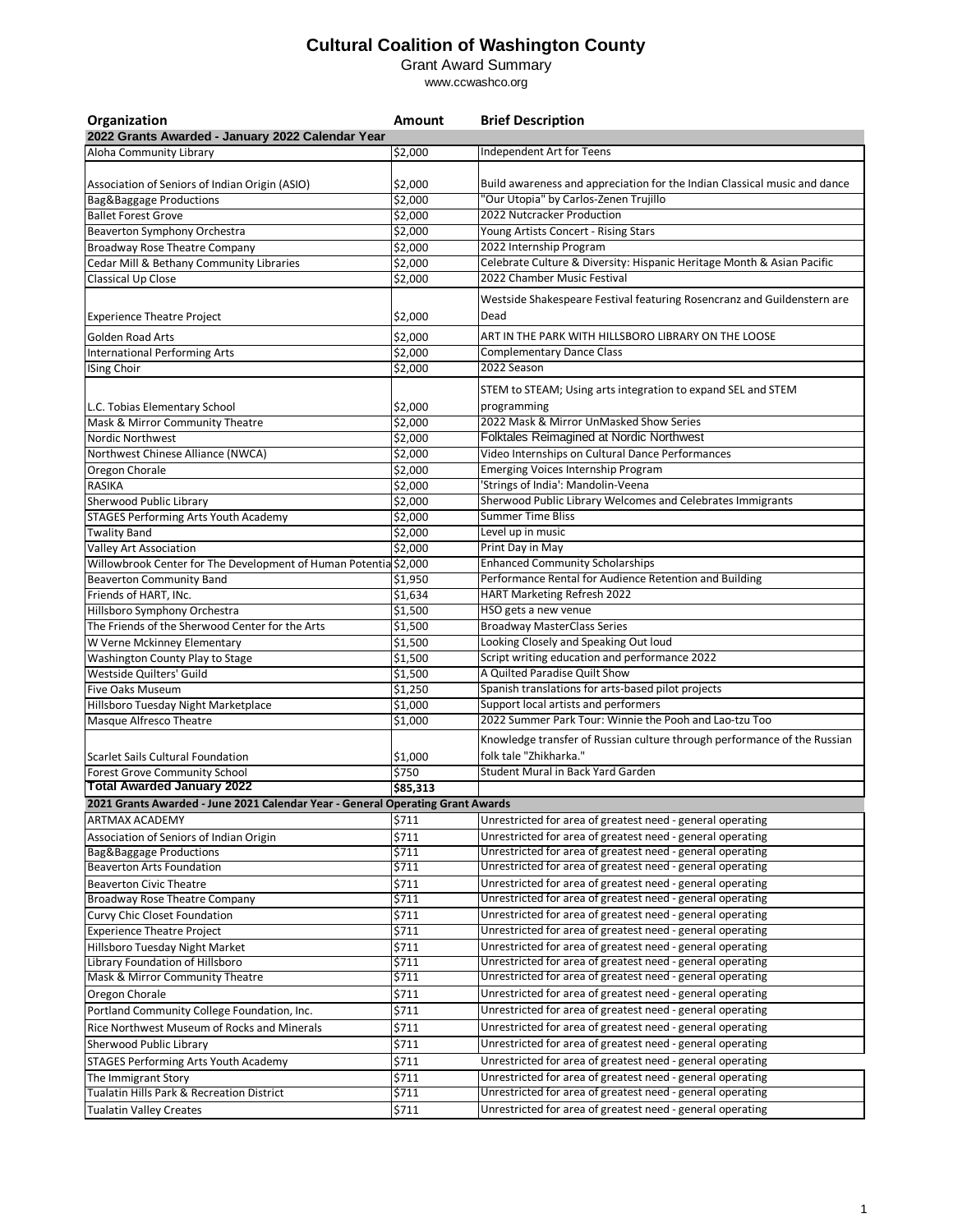#### Grant Award Summary

| <b>Twality Band</b>                                                           | \$711              | Unrestricted for area of greatest need - general operating                                   |
|-------------------------------------------------------------------------------|--------------------|----------------------------------------------------------------------------------------------|
| Washington County Play to Stage                                               | \$711              | Unrestricted for area of greatest need - general operating                                   |
| West Union Elementary (Hillsboro School District)                             | \$711              | Unrestricted for area of greatest need - general operating                                   |
| Willowbrook Center for the Development of Human Potential \$711               |                    | Unrestricted for area of greatest need - general operating                                   |
| Hillsboro Symphony Orchestra                                                  | \$711              | Unrestricted for area of greatest need - general operating                                   |
| <b>Golden Road Arts</b>                                                       | \$711              | Unrestricted for area of greatest need - general operating                                   |
| <b>Total Awarded June 2021</b>                                                | \$17,775           |                                                                                              |
| 2021 Grants Awarded - January 2021 Calendar Year Grant Awards                 |                    |                                                                                              |
| <b>ARTMAX ACADEMY</b>                                                         | \$2,000            | Online training for public use                                                               |
|                                                                               | \$2,000            | Build Awareness of the Support Network for Seniors of Indian Origin                          |
| Association of Seniors of Indian Origin<br><b>Bag&amp;Baggage Productions</b> | \$2,000            | 'The Ballad of Aurelie the Bold": A Virtual Show for Young Audiences                         |
| <b>Beaverton Arts Foundation</b>                                              | \$1,500            | <b>Underrepresented Cultural Communities</b>                                                 |
|                                                                               |                    | After School Virtual Theatre Workshops                                                       |
| <b>Beaverton Civic Theatre</b>                                                | \$2,000<br>\$2,000 | Broadway Rose Student Technical Internship Program                                           |
| Broadway Rose Theatre Company                                                 | \$2,000            | Curvy Chic Closet Foundation Spring Virtual Fashion Show                                     |
| Curvy Chic Closet Foundation<br><b>Experience Theatre Project</b>             | \$2,000            | Westside Shakespeare Festival featuring Twelfth Night                                        |
|                                                                               |                    | Development                                                                                  |
| Golden Road Arts                                                              | \$2,000            |                                                                                              |
| Hillsboro Symphony Orchestra                                                  | \$1,000            | Update and/or Create appropriate organizational governing documents                          |
| Hillsboro Tuesday Night Market                                                | \$1,000            | 2021 Hillsboro Tuesday Night Market Local Musical Acts                                       |
| Library Foundation of Hillsboro                                               | \$2,000            | Generous Words                                                                               |
| Mask & Mirror Community Theatre                                               | \$1,900            | Mask & Mirror Radio Theatre Performances for 2021                                            |
| Oregon Chorale                                                                | \$2,000            | <b>Emerging Voices</b>                                                                       |
| Portland Community College Foundation, Inc.                                   | \$2,000            | "Experience Music Concert Series" at PCC Rock Creek                                          |
| Rice Northwest Museum of Rocks and Minerals                                   | \$2,000            | Digital Engagement                                                                           |
| Sherwood Public Library                                                       | \$670              | Social Justice Story Hour for Kids & Families<br>Snapshot Theatre, A New Way of Storytelling |
| <b>STAGES Performing Arts Youth Academy</b>                                   | \$1,400            | The Immigrant Story Live                                                                     |
| The Immigrant Story<br>Tualatin Hills Park & Recreation District              | \$2,000<br>\$2,000 | African American Music Appreciation Month Neighborhood Concert                               |
| <b>Tualatin Valley Creates</b>                                                | \$1,966            | <b>Cultural Art Pass</b>                                                                     |
| <b>Twality Band</b>                                                           | \$2,000            | Music is core education                                                                      |
| Washington County Play to Stage                                               | \$995              | 2021                                                                                         |
| West Union Elementary (Hillsboro School District)                             | \$1,630            | <b>Cultivating Culture!</b>                                                                  |
| Willowbrook Center for the Development of Human Potential \$2,000             |                    | <b>Community Focused Remote Programming</b>                                                  |
| <b>Total Awarded Jan. 2021</b>                                                | \$44,061           |                                                                                              |
|                                                                               |                    |                                                                                              |
|                                                                               |                    |                                                                                              |
| 2020 Calendar Year Grants Awarded                                             |                    |                                                                                              |
| Broadway Rose Theatre Company                                                 | \$1,000            |                                                                                              |
| Free Orchards Elementary School                                               | \$1,400            |                                                                                              |
| Tualatin Hills Park & Recreation District                                     | \$1,800            |                                                                                              |
| Willowbrook Arts Camp                                                         | \$1,800            |                                                                                              |
| Portland Community College Foundation                                         | \$1,800            |                                                                                              |
| Classical Up Close                                                            | \$1,800            |                                                                                              |
| <b>Beaverton Civic Theatre</b>                                                | \$1,800            |                                                                                              |
| <b>Experience Theatre Project</b>                                             | \$1,800            |                                                                                              |
| <b>ISing Community Choir</b>                                                  | \$1,800            |                                                                                              |
| Oregon Chorale                                                                | \$1,800            |                                                                                              |
| Theatre in the Grove                                                          | \$1,800            |                                                                                              |
| <b>STAGES Performing Arts Youth Academy</b>                                   | \$1,800            |                                                                                              |
| Aloha Community Farmers Market                                                | \$1,800            |                                                                                              |
| Masque Alfresco                                                               | \$750              |                                                                                              |
| <b>RASIKA</b>                                                                 | \$1,800            |                                                                                              |
| Mask & Mirror Community Theatre                                               | \$1,800            |                                                                                              |
| W. Verne McKinney Elementary                                                  | \$1,800            |                                                                                              |
| <b>Washington County Museum</b>                                               | \$1,800            |                                                                                              |
| <b>Bag&amp;Baggage Productions</b>                                            | \$1,000            |                                                                                              |
| Washington County Art Alliance                                                | \$1,800            |                                                                                              |
| <b>Tualatin Valley Creates</b>                                                | \$1,500            |                                                                                              |
| Westside Youth Choir                                                          | \$1,800            |                                                                                              |
| <b>Tualatin Valley Symphony</b>                                               | \$1,800            |                                                                                              |
| <b>Beaverton Education Foundation</b>                                         | \$3,000            |                                                                                              |
| <b>Twality Band</b>                                                           | \$1,800            |                                                                                              |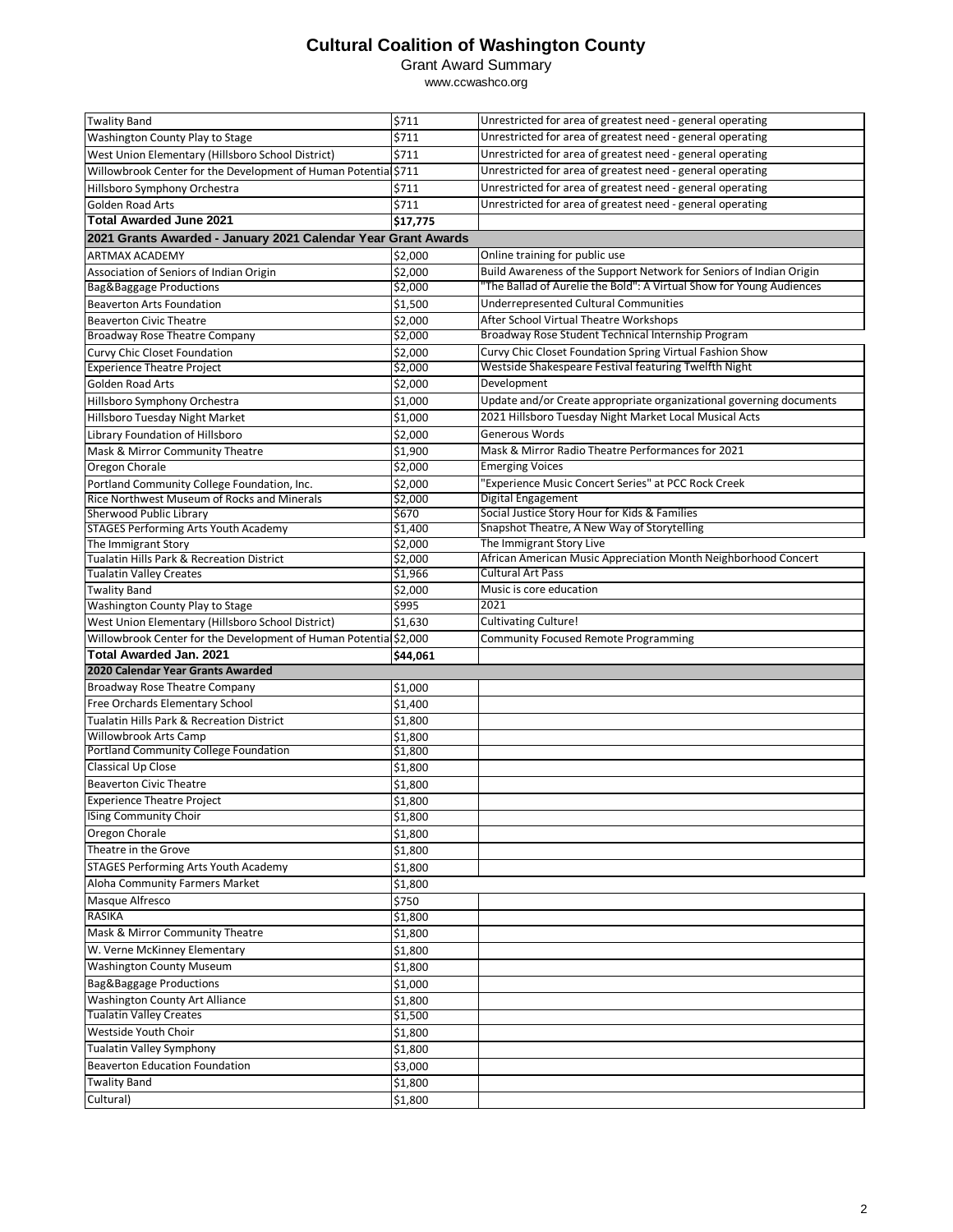#### Grant Award Summary

| World Music for TTSD (through Foundation for Tigard Tualatii\$3,000 |                     |                                                                                       |
|---------------------------------------------------------------------|---------------------|---------------------------------------------------------------------------------------|
| Hillsboro Tuesday Night Marketplace                                 | \$1,000             |                                                                                       |
| Iranian Woman Association of Orego                                  | \$500               |                                                                                       |
| Hillsboro Symphony Orchestra                                        | \$1,000             |                                                                                       |
| Aloha Community Library                                             | \$1,000             |                                                                                       |
| Friends of the Sherwood Center for the Arts                         | \$1,000             |                                                                                       |
| <b>Tigard Cadet Percussion</b>                                      | \$1,000             |                                                                                       |
| <b>Hillsboro Historical Society</b>                                 | \$1,000             |                                                                                       |
| Scott Pipe Band                                                     | \$500               |                                                                                       |
| Beaver Acres Choir/Music Program                                    | \$1,000             |                                                                                       |
| Total Awarded Dec. 2019 (for calendar 2020)                         | \$55,650            |                                                                                       |
| 2019 Calendar Year Grants Awarded                                   |                     |                                                                                       |
| Aloha Community Library Association                                 | \$2,000             | Library As Community: Supporting Aloha's Cultural Diversity                           |
| Bag&Baggage Productions                                             | $\overline{$}1,500$ | The Island in Winter, or La Isla en Invierno                                          |
| Ballet Fiesta *                                                     | \$1,900             | <b>Hispanic Dance</b>                                                                 |
| <b>Beaverton Civic Theatre</b>                                      | \$2,000             | The Diary of Anne Frank                                                               |
| <b>Beaverton Education Foundation</b>                               | \$2,000             | Art Day On-the-Go                                                                     |
| Broadway Rose Theatre Company                                       | \$2,000             | 2019 Free Musical for TTSD Elementary Students                                        |
| Cedar Mill and Bethany Community Libraries                          | $\sqrt{51,900}$     | Summer Meal Program: Food for Body and Mind                                           |
| Choro in Schola                                                     | \$1,900             | 2019 Washington County Choral Workshops                                               |
| Christian Church of Hillsboro*                                      | \$1,900             | Performing Arts Venue                                                                 |
| <b>Classical Up Close</b>                                           | \$2,000             | 2019 Annual Chamber Music Festival                                                    |
| <b>Experience Theatre Project</b>                                   | \$2,000             | The First Annual Westside Shakespeare Festival                                        |
| Filipino American Friendship Club *                                 | \$500               | The Bayanihan: Being in the Banyan                                                    |
| Forest Grove High School Music Department *                         | \$1,900             | <b>Bring Back the Marching Band!</b>                                                  |
| Friends of H.A.R.T., Inc.                                           | \$1,900             | HART Theatre 25th Anniversary Season Marketing                                        |
| Friends of the Sherwood Center for the Arts                         | \$1,805             | Community Engagement/Classroom Makeover                                               |
| Funny Farm Early Learning Center, Inc.                              | \$1,000             | Funny Farm 2019 Dinner Theater                                                        |
| Hillsboro Symphony Orchestra                                        | \$2,000             | <b>Breaking the Glass</b>                                                             |
| Hillsboro Tuesday Marketplace                                       | \$900               | Celebrating our Heritage of Arts and Culture                                          |
| Hillsboro Visual Art Assoc/Sequoia Gallery + Studios                | \$1,500             | Hip To Be Square 2019                                                                 |
| Hillsboro School District - Mariachi Una Voz <sup>*</sup>           | \$1,980             | Refresh for 15th Latino Cultural Festival                                             |
| <b>ISing Choir</b>                                                  | \$2,000             | 2019 Concert Season                                                                   |
| Mask & Mirror Community Theatre                                     | \$1,900             | Mask & Mirror UnMasked                                                                |
| Masque Alfresco                                                     | \$1,000             | 2019 Summer Park Tour: The Importance of Being Earnest                                |
| NorthWest Music Experience dba Uncut *                              | \$1,000             | UnCut Youth Music Experience 2019                                                     |
| Oregon Chorale                                                      | \$1,900             | 2019 Season of Concerts                                                               |
| Painted Sky Inc.                                                    | \$2,000             | Painted Sky "Northstar" Painted Ponies Community Outreach                             |
| Portland Community College Foundation                               | \$2,000             | "Experience Music Concert Series" at PCC Rock Creek                                   |
| Sherwood Public Library                                             | \$1,190             | Ukulele Workshops                                                                     |
| Swedish Roots in Oregon *                                           | \$2,000             | From Sweden to Oregon: The Immigrant Experience 1850-1950                             |
| The Immigrant Story *                                               | \$1,900             | Our Community, Our Stories                                                            |
| Theatre in the Grove                                                | \$2,000             | CAST 2019 Playhouse Series                                                            |
| Tualatin Valley Artists Inc. DBA Influence Music Hall               | \$1,740             | Improving "Air Notes"                                                                 |
| <b>Tualatin Valley Creates</b>                                      | \$2,000             | Arts & Culture Marketing Campaign                                                     |
| <b>Tualatin Valley Symphony</b>                                     | \$1,900             | 2019 Family Concert                                                                   |
| Twality Band (Twality Middle School)                                | \$1,900             | <b>Band For All</b>                                                                   |
| Washington County Art Alliance                                      | \$1,900             | Washington County Open Studios Tour                                                   |
| Washington County Historical Society                                | \$1,500             | <b>Operationalizing Equity Training</b>                                               |
| Willowbrook Arts Camp                                               | \$2,000             | Arts for Youth: Multicultural School Scholarships                                     |
|                                                                     | \$66,415            |                                                                                       |
| Total Awarded Dec. 2018 (for calendar 2019)                         |                     |                                                                                       |
| 2018 Calendar Year Grants Awarded                                   |                     |                                                                                       |
| Aloha Community Farmers' Market *                                   | \$2,000             | Celebrating Aloha's Cultural Diversity<br>Music @ the Library                         |
| Aloha Community Library                                             | \$2,000             |                                                                                       |
| ArtMax Academy *                                                    | \$1,950             | <b>ArtMax Operational Costs</b>                                                       |
| Bag&Baggage Productions                                             | \$2,000             | Death And The Maiden                                                                  |
| <b>Beaverton Civic Theatre</b>                                      | \$2,000             | 100 Dresses                                                                           |
| <b>Beaverton Education Foundation</b>                               | \$2,000             | Art Day On-The-Go<br>2018 Free Musical for Tigard/Tualatin Elementary School Students |
| Broadway Rose Theatre Company                                       | \$2,000<br>\$750    | Successful Self-Publishing for the Indie Writer                                       |
| Cedar Mill Community Library                                        |                     |                                                                                       |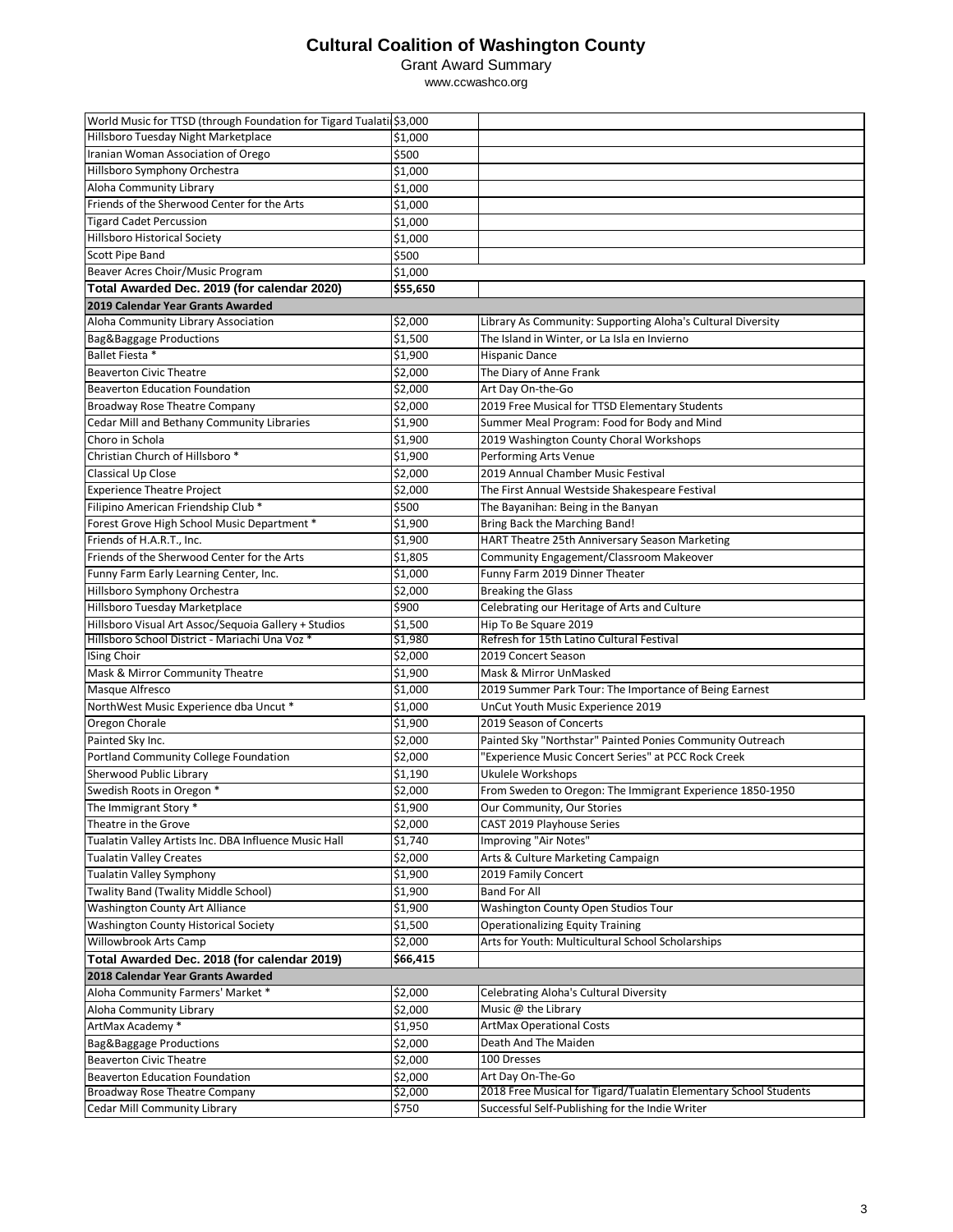#### Grant Award Summary

| Centro Cultural de Washington County                    | \$1,500            | Self Care Through Traditional Knowledge Community Seminar                      |
|---------------------------------------------------------|--------------------|--------------------------------------------------------------------------------|
| Choro in Schola *                                       | \$2,000            | 2018 Washington County In-school Residencies                                   |
| City of Forest Grove *                                  | \$500              | <b>Forest Grove Latino Summit</b>                                              |
| Classical Up Close                                      | \$2,000            | 2018 Spring Chamber Music Festival                                             |
| Evergreen Middle School (Hillsboro School District) *   | \$915              | A Personal Coat of Arms                                                        |
| <b>Experience Theatre Project</b>                       | \$2,000            | The Taming of the Shrew                                                        |
| Free Orchards Elementary School                         | \$1,650            | Art club/ Book club                                                            |
| Garden Home Community Library Association               | \$1,000            | Garden Home Community Library Free Film program                                |
| German International School *                           | \$2,000            | German Holiday Market                                                          |
| Hillsboro Community Youth Choir *                       | \$1,000            | Name Rebranding                                                                |
| Hillsboro School District- West Union Elementary        | \$859              | Onward to Oregon                                                               |
| Hillsboro Symphony Orchestra                            | \$2,000            | Communications and Marketing for 2018 Concert series                           |
| Hillsboro Tuesday Marketplace                           | \$1,000            | 20 Years of Art and Culture                                                    |
| Hillsboro Visual Arts Assoc dba Seguoia Gallery         | \$1,500            | Hip To Be Square                                                               |
| Mask & Mirror Community Theatre                         | \$1,200            | Mask & Mirror UnMasked                                                         |
|                                                         | \$1,000            | 2018 Summer Park Tour: Moliere's "The Misanthrope"                             |
| Masque Alfresco<br>North Plains Public Library (NPPL)   | \$780              | Foreign Film Night                                                             |
|                                                         |                    | Art Adventures at Adelante Mujeres                                             |
| Oregon College of Art and Craft                         | \$2,000            | Painted Sky Northstar Community Outreach                                       |
| Painted Sky Inc.                                        | \$2,000            |                                                                                |
| <b>RASIKA</b>                                           | \$2,000            | Collective Vision: An Indo-Jazz Collaboration                                  |
| STAGES Performing Arts Youth Academy                    | \$1,850            | <b>Teatro Imagination</b>                                                      |
| The Beat Goes On Marching Band                          | \$1,000            | Acuisition of Marching Percussion and Rolling Percussion Carts                 |
| Theatre in the Grove                                    | \$2,000            | <b>CAST Playhouse</b>                                                          |
| <b>Tualatin Valley Symphony</b>                         | \$1,500            | Family Concert 2018                                                            |
| Tualatin Valley Artists, DBA Influence Music Hall       | \$930              | Influence Music Hall - Behringer XR18 Sound Mixer & Peripherals                |
| <b>Twality Band</b>                                     | \$2,000            | Band is for all!                                                               |
| W.V. McKinney Elementary School                         | \$2,000            | Arts for Learning: Putting the Arts in Language Arts                           |
| Washington County Art Alliance                          | \$2,000            | Washington County Open Studios Tour                                            |
| <b>Washington County Museum</b>                         | \$2,000            | Touching History Mobile Museum                                                 |
|                                                         |                    |                                                                                |
| Westside Cultural Alliance, dba Tualatin Valley Creates | \$2,000            | Arts & Culture Professional Development Workshops                              |
| Total Awarded Dec. 2017 (for calendar 2018)             | \$60,884           |                                                                                |
| 2017 Calendar Year Grants Awarded                       |                    |                                                                                |
| Aloha Community Library Association                     | \$1,440            | Culture for Kids! Bringing the Arts to Aloha                                   |
| Bag&Baggage Productions                                 | \$2,000            | PNW premiere of Brontë                                                         |
| <b>Beaverton Civic Theatre</b>                          | \$2,000            | Elephant & Piggie Summer Reading Performance, Beaverton Library                |
| Beaverton Symphony Orchestra                            | \$2,000            | Young Artists' Competition 2017                                                |
| Broadway Rose Theatre Company                           | \$2,000            | Summer Student Technical Internship Program                                    |
| <b>Cedar Mill Community Library</b>                     | \$2,000            | Explore the Creative Art of Photography (workshops)                            |
| Classical Up Close                                      | \$2,000            | 2017 Spring Chamber Music Festival                                             |
| <b>Experience Theatre Project*</b>                      | \$2,000            | Summer Shakespeare at The Round: The Tempest                                   |
| Friends of the Sherwood Center for the Arts             | \$1,538            | Sherwood UNITY Project                                                         |
| Funny Farm Early Learning Center, Inc.                  | \$1,100            | Funny Farm 2017 Dinner Theater                                                 |
| Garden Home Community Library                           | \$1,000            | Community Makerspace                                                           |
| <b>Helvetia Community Association</b>                   | \$1,700            | Helvetia Culture Fest Coordinator (part-time)                                  |
| Hillsboro Downtown Partnership*                         | \$2,000            | Hillsboro Art Walk                                                             |
| Hillsboro School District*                              | \$1,950            | Proud to be HSD Mobile Community Art Space                                     |
| Hillsboro Tuesday Marketplace                           | \$1,000            | <b>Tuesday Night Arts and Music Programs</b>                                   |
| <b>ISing Choir</b>                                      | \$1,000            | Christmas with a Japanese Twist                                                |
| Kathrin Cawein Gallery at Pacific University*           | \$1,966            | Betty LaDuke: Bountiful Harvest at the Cawein Gallery                          |
| Mask & Mirror Community Theatre                         | \$1,200            | Mask & Mirror Unmasked                                                         |
| Masque Alfresco                                         | \$1,000            | 2017 Summer Tour: Moliere's Tartuffe                                           |
| North Plains Public Library                             | \$1,120            | Foreign Film Nights                                                            |
| Oak Hills Parent Teacher Organization                   |                    | Oak Hills Learning and Growing for 50 years                                    |
| Painted Sky                                             | \$1,660            |                                                                                |
|                                                         | \$2,000            | Painted Sky Northstar Dance Program                                            |
| Portland Community College Foundation, Inc.*            | \$2,000            | Experience Music Concert Series at PCC Rock Creek                              |
| Raleigh Park Elementary School/PTO*                     | \$2,000            | Raleigh Park Elementary Library Art                                            |
| Sherwood Public Library<br>Theatre in the Grove         | \$2,000            | Cultural Artifacts & Art Exhibit Case<br>CAST Playhouse (Jungle Book for Kids) |
| <b>Tualatin Historical Society</b>                      | \$2,000<br>\$2,000 | <b>Collections Management System</b>                                           |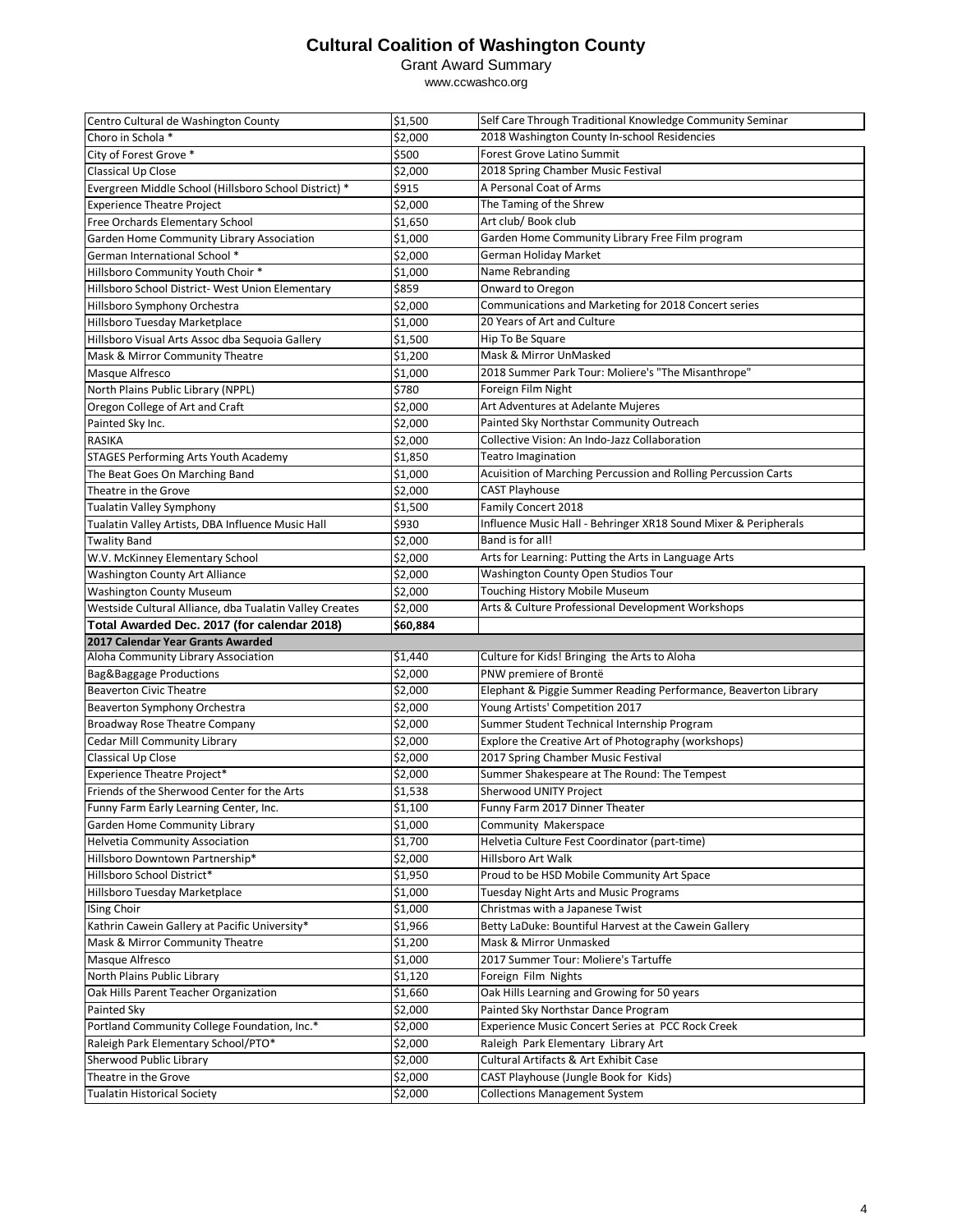Grant Award Summary

| Tualatin Valley Artists*                                | \$1,500  | Increase Public Art Opportunities, Increase Youth Access to Arts  |  |  |
|---------------------------------------------------------|----------|-------------------------------------------------------------------|--|--|
| <b>Twality Band</b>                                     | \$2,000  | <b>Instrument Replacements</b>                                    |  |  |
| Washington County Art Alliance                          | \$1,000  | Washington County Open Studios Tour                               |  |  |
| West Union Elementary School*                           | \$900    | Literature: Cultural Weaving our past and our future              |  |  |
| Westside Cultural Alliance                              | \$2,000  | Free Non-profit Workshops                                         |  |  |
| Willowbrook Arts Camp                                   | \$2,000  | Scholarships for Latino Students                                  |  |  |
| Total Awarded Dec. 2016 (for calendar 2017):            | \$55,074 |                                                                   |  |  |
| 2016 Calendar Year Grants Awarded                       |          |                                                                   |  |  |
| Aloha Community Library Association                     | \$1,200  | Creativity through play project                                   |  |  |
| Bag and Baggage Productions                             | \$1,500  | Moby Dick, Rehearsed: Pre-Professional Training                   |  |  |
| <b>Ballet Forest Grove</b>                              | \$1,900  | Nutcracker Snow Scene state Backdrops                             |  |  |
| Beaverton Arts & Culture Foundation                     | \$1,900  | The Farmington Mural                                              |  |  |
| <b>Beaverton Civic Theatre</b>                          | \$1,500  | Knuffle Bunny Summer Reading Performance                          |  |  |
| Beaverton Symphony Orchestra                            | \$1,900  | Young Artists Competition 2016                                    |  |  |
| Broadway Rose Theatre Co.                               | \$1,500  | Free performances for Tigard/Tualatin SD Elementary Schools       |  |  |
| Classical Up Close                                      | \$1,900  | 2016 Spring Chamber Music Festival                                |  |  |
| <b>Encore Senior Players</b>                            | \$1,080  | Spring 2016 ESP Production                                        |  |  |
| <b>Forest Grove Public Arts Commmission</b>             | \$1,000  | Art Goess to the Park                                             |  |  |
| Free Orchards Elementary School, Hillsboro School Dist. | \$1,100  | Third Grade Wax Museum                                            |  |  |
| Friends of Historic Forest Grove                        | \$1,500  | Strategic Planning & development                                  |  |  |
| Friends of the Cornelius Library                        | \$1,000  | Discover Cultural Arts in Cornelius                               |  |  |
| Funny Farm Early Learning Center (Garden Home)          | \$1,050  | Funny Farm 2016 Dinner Theater                                    |  |  |
| Garden Home Community Library                           | \$1,541  | Garden Home Foreign Film Night                                    |  |  |
| <b>Helvetia Community Association</b>                   | \$1,500  | Helvetia Cultural Programs                                        |  |  |
| Hillsboro High School                                   | \$1,300  | Increasing Representation of Women, Diverse Cultures of Hillsboro |  |  |
| Hillsboro Tuesday Night Market                          | \$1,000  | Art & Cultre Series in the Family Plaza                           |  |  |
| Intergenerational Outreach Choirs Corp (IOC)            | \$1,900  | Mamalogues                                                        |  |  |
| Masque Alfresco                                         | \$1,000  | 2016 Summer Park Tour: Trickster of Seville                       |  |  |
| Music in Small Spaces                                   | \$1,040  | Gentle Numbers in Eternity                                        |  |  |
| Oregon College of Art & Craft                           | \$1,500  | Jordan Schnitzer Family Art Adventures Program                    |  |  |
| <b>Portland Festival Ballet</b>                         | \$1,500  | Movement Playground to encourage artisitc spirit and creativity   |  |  |
| <b>RASIKA</b>                                           | \$1,900  | <b>Cultural Bridge</b>                                            |  |  |
| Rice NW Museum of Rocks and Minerals                    | \$953    | Promoting Access with Document Translations                       |  |  |
| Sherwood Center for the Arts (City of Sherwood)         | \$1,500  | <b>Family Matinee Series</b>                                      |  |  |
| Sherwood Historical Society                             | \$1,400  | Sherwood Histroy Camp                                             |  |  |
| Sherwood Public Library                                 | \$500    | Hawaiian Dance and Culture Event                                  |  |  |
| STAGES Performing Arts Youth Academy                    | \$1,450  | Mixed Voices Project MVP                                          |  |  |
| Green Cab Artists Collective                            | \$1,000  | AEIOU of the Arts                                                 |  |  |
| Theatre in the Grove                                    | \$1,900  | <b>CAST Playhouse</b>                                             |  |  |
| <b>Tualatin Valley Symphony</b>                         | \$1,500  | Free Concert with Targeted Outreach                               |  |  |
| <b>Twality Middle School Band</b>                       | \$1,900  | Replacement of Broken Instruments                                 |  |  |
| Warriors Band and Auxiliary Parents, Inc. (Aloha HS)    | \$1,900  | Instrument Revitalization                                         |  |  |
| Washington County Art Alliance                          | \$1,000  | Washington County Open Studios Tour                               |  |  |
| <b>Washington County Museum</b>                         | \$1,500  | Mobile Museum                                                     |  |  |
| Westside Cultural Alliance                              | \$1,900  | Free Non-profit Board Workshops for Wash County Arts and Culture  |  |  |
| <b>Willowbrook Arts Camp</b>                            | \$1,900  | Scholarships for Latino Students                                  |  |  |
| Total Awarded Dec. 2015 (for calendar 2016):            | \$54,514 |                                                                   |  |  |
| 2015 Calendar Year Grants Awarded                       |          |                                                                   |  |  |
| Bag & Baggage Productions                               | \$1,500  | Six Gentlepersons of Verona                                       |  |  |
| Beaverton Arts & Culture Foundation                     | \$1,900  | <b>Beaverton Cultural Planning</b>                                |  |  |
| <b>Beaverton Civic Theatre</b>                          | \$1,750  | Beaverton Cares Tickets (free tickets for low income residents)   |  |  |
| Beaverton Symphony Orchestra                            | \$1,900  | Young Artists Competition 2015                                    |  |  |
| Broadway Rose Theatre Co.                               | \$1,900  | Free performances for Tigard-Tualatin School District students    |  |  |
| Centro Cultural de Washington County                    | \$1,500  | Art of Technology Program                                         |  |  |
| City of North Plains                                    | \$1,500  | Concerts in the Park                                              |  |  |
| <b>Companion Art Studio</b>                             | \$1,980  | Kiln Set-Up                                                       |  |  |
| Falcon's Nest Preschool - Liberty HS (HSD)              | \$1,000  | Outdoor Theater teaching tolerance                                |  |  |
| Free Orchards Elementary (Hillsboro School Dist)        | \$1,900  | <b>Beloved Books!</b>                                             |  |  |
| Friends of Hillsboro Public Library                     | \$1,680  | <b>Family Book Club</b>                                           |  |  |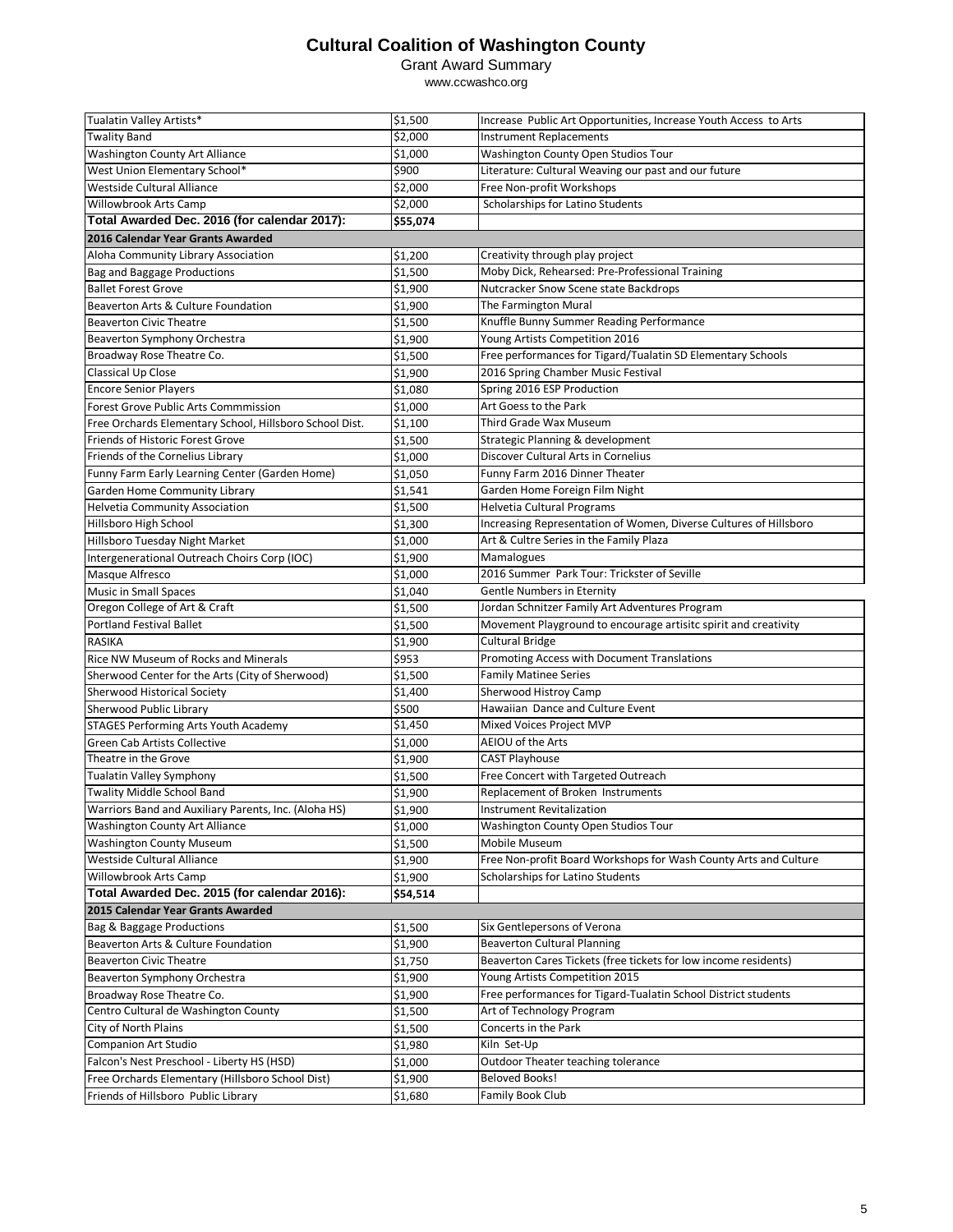#### Grant Award Summary

| Friends of North Plains Public Library                                    | \$1,500  | Evening with an Author                                                   |
|---------------------------------------------------------------------------|----------|--------------------------------------------------------------------------|
| Friends of the International School of Beaverton                          | \$1,900  | The ISB Dragon, from trash & recyclables to art                          |
| Funny Farm Early Learning Center (Garden Home)                            | \$1,825  | Little Artists Enrichment Program and Art Show                           |
| <b>Helvetia Community Association</b>                                     | \$1,900  | Helvetia Cultural Programs                                               |
| Hillsboro Tuesday Marketplace                                             | \$1,000  | Who's on 3rd? Live Music Program                                         |
| Hillsboro Visual Art Assoc, dba Sequoia Gallery                           | \$945    | Website instruction                                                      |
| Ising Choir                                                               | \$1,000  | 10th Anniversary Concert                                                 |
| Mai3M, Inc.                                                               | \$1,000  | Mithranjali 2015 Dance Festival                                          |
| Masque Alfresco                                                           | \$1,000  | 2015 Summer Park Tour, Goldoni's Venetian Twins                          |
| Meadow Park Middle School (Beaverton School Dist)                         | \$1,900  | Feelin' the Beat & Feelin' Sketchy!                                      |
| <b>Music in Small Spaces</b>                                              | \$1,200  | Afternoon of Hawaiian Dance                                              |
| Oak Hills Parent Teacher Organization (BSD)                               | \$1,035  | Infinity Room Project                                                    |
| Oregon Chorale                                                            | \$1,900  | Bach's Mass in B Minor                                                   |
| Painted Sky Inc.                                                          | \$1,000  | Painted Sky Music and Dance Program                                      |
| Rachel Carson Middle School (BSD)                                         | \$1,500  | Chihuly Project                                                          |
| Swallowtail Waldorf School & Farm (Hillsboro)                             | \$1,000  | Camp Ohana Summer Camp 2015                                              |
| Tualatin Valley Symphony                                                  | \$1,000  | Free Concert with Targeted Outreach                                      |
| Washington County Art Alliance                                            | \$1,000  | Open Studios Tour 2015                                                   |
| Washington County Parks Henry Hagg Lake                                   | \$1,000  | Historical Site Photographs and Signage                                  |
| <b>Westside Cultural Alliance</b>                                         | \$1,900  | Marketing and Outreach                                                   |
| Willowbrook Arts Camp                                                     | \$1,900  | Scholarships for Latino Students                                         |
| Total Awarded Dec. 2014 (for calendar 2015):                              | \$46,915 |                                                                          |
| 2014 Calendar Year Grants Awarded                                         |          |                                                                          |
| Aloha Community Library Association                                       | \$1,800  | A Gift for the Community/Un Regalo para esta Commuidad                   |
| Bag & Baggage Productions                                                 | \$1,500  | Original Score for King Lear                                             |
| Beaverton Art & Culture Foundation                                        | \$2,000  | Visual Arts Showcase & Plein Air 2014                                    |
| <b>Beaverton Civic Theatre</b>                                            | \$1,750  | <b>Beaverton Cares Tickets 2014</b>                                      |
| <b>Beaverton Historical Society</b>                                       | \$500    | <b>Historic Clothing</b>                                                 |
| Broadway Rose Theatre Co                                                  | \$1,000  | Student Technical Internship Program 2014                                |
| Center for Gender Equity (Pacific University)                             | \$500    | Voices of Africa                                                         |
| Centro Cultural de Washington County                                      | \$1,500  | <b>Applied Theater Project</b>                                           |
| City of North Plains                                                      | \$750    | Concerts in the Park                                                     |
| Free Orchards Elementary                                                  | \$2,000  | Art Literacy and Literature                                              |
| Friends of North Plains Public Library                                    | \$1,500  | Evening of Conversation, Wine & Poetry honoring William Stafford         |
| <b>Helvetia Community Association</b>                                     | \$1,000  | Helvetia Cultural Exchange                                               |
| Hillsboro School District, Liberty High                                   | \$500    | Learning in a Bi-Literate World (Falcon's Nest preschool)                |
| Ising Choir                                                               | \$1,000  | Ising Noel, Christmas in France                                          |
| Ka'ana 'Ike A Ka 'Ohana Foundation                                        | \$500    | Hawaiian Immersion Summer Camp                                           |
| Mai3M, Inc.                                                               | \$1,000  | <b>Indian Dance Festival</b>                                             |
| Masque Alfresco                                                           | \$1,000  | 2014 Summer Park TOUR, Moliere's Would Be Gentlemen                      |
| <b>Music in Small Spaces</b>                                              | \$1,580  | <b>Explore Japanese Music</b>                                            |
| Northwest Independent Writers Association                                 | \$980    | Symposium on Independent Publishing                                      |
| Oregon College of Art & Craft                                             | \$1,000  | Jordan Schnitzer Family Art Adventures                                   |
| <b>Portland Festival Ballet</b>                                           | \$2,000  | Free Performance tickets for Beaverton School District students          |
| Sherwood Historical Society                                               | \$1,150  | Sherwood History Camp                                                    |
| <b>STAGES Performing Arts Youth Academy</b>                               | \$2,000  | I'm a Star!                                                              |
| Theatre in the Grove                                                      | \$2,000  | Cast Playhouse 2014                                                      |
| Tualatin Hills Park & Recreation District                                 | \$1,500  | Concerts & Theater in the Park                                           |
| <b>Tualatin Historical Society</b>                                        | \$500    | Where am I from? Tualatin's Immigrant History                            |
| Washington County Cooperative Library Services                            | \$1,993  | Marketing Support for Art of the Story 10th Annual Storytelling Festival |
| Washington County Art Alliance                                            | \$945    | Open Studios Tour 2014                                                   |
| Westside Cultural Alliance                                                | \$655    | Community Outreach and Networking                                        |
| Westside Quilters Guild                                                   | \$1,875  | Quilt Barn Trail                                                         |
| Total Awarded Dec. 2013 (for calendar 2014):                              | \$37,978 |                                                                          |
| 2013 Grants Awarded                                                       |          |                                                                          |
|                                                                           | \$2,000  | Production of Julius Caesar                                              |
| <b>Bag and Baggage Productions</b><br>Beaverton Arts & Culture Foundation |          | Ten Tiny Dances 2013                                                     |
|                                                                           | \$1,800  | Young Artisits Competition 2014                                          |
| Beaverton Symphony Orchestra                                              | \$2,000  | Free performances for Tigard-Tualatin School Dist students               |
| Broadway Rose Theatre Co.<br>Centro Cultural of Washington County         | \$2,000  | Children's Art Program                                                   |
|                                                                           | \$2,000  |                                                                          |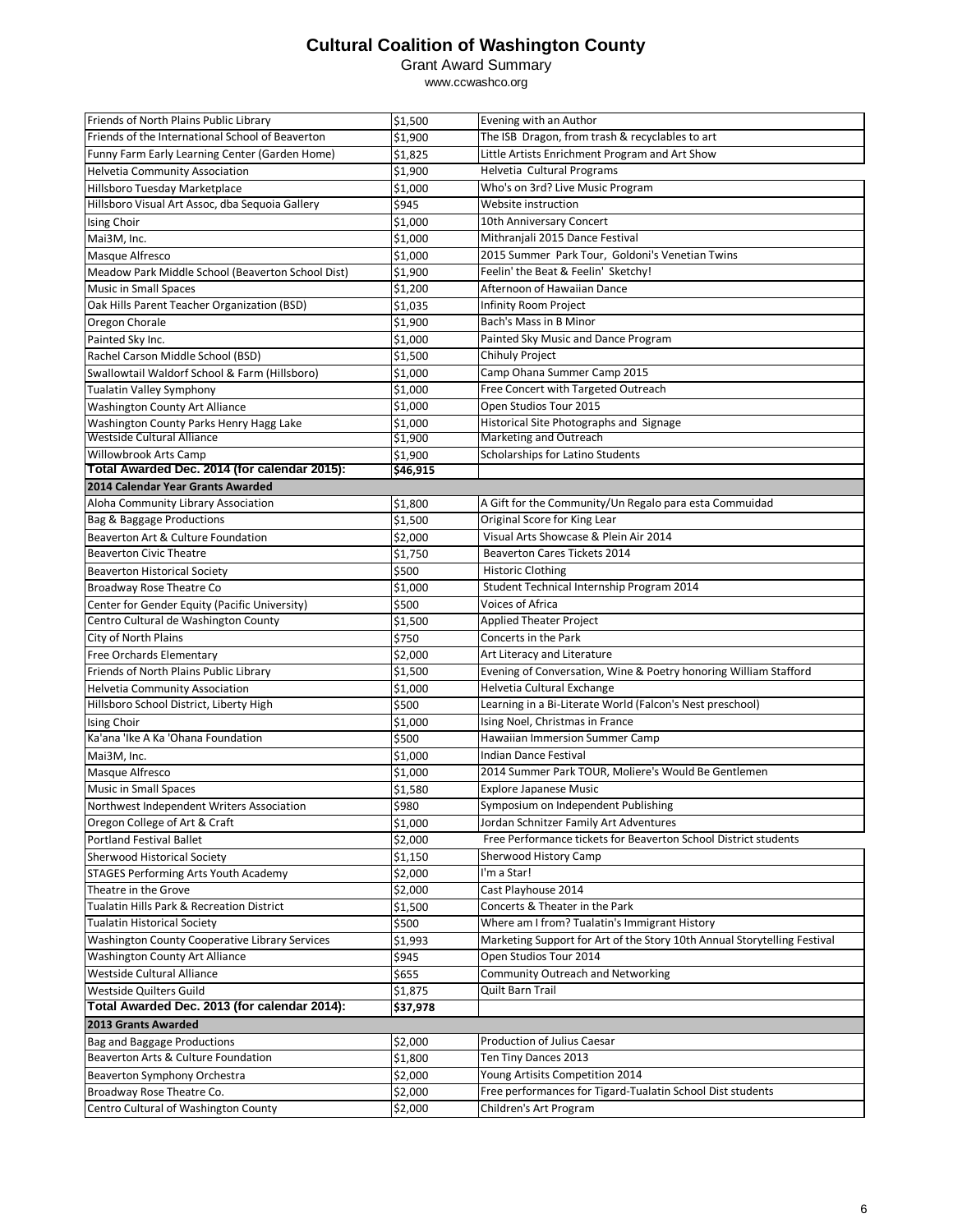Grant Award Summary

| City of North Plains                                          | \$1,000  | Concerts in the Park                                           |
|---------------------------------------------------------------|----------|----------------------------------------------------------------|
| Free Orchards Elementary (Hillsboro School Dist)              | \$1,500  | Garden Art                                                     |
| Friends of the Cornelius Public Library                       | \$1,000  | Libraries for Latinos                                          |
| Friends of the North Plains Public Library                    | \$2,000  | One Book, One Community                                        |
| Friends of Tualatin Public Library                            | \$500    | Symphony Storytimes                                            |
| <b>Helvetia Community Association</b>                         | \$1,000  | <b>Helvetia Cultural Fest</b>                                  |
| Hillsboro Farmers' Market                                     | \$1,000  | <b>Cuisine and Culture Festivals</b>                           |
| Hillsboro School District, Liberty High                       | \$1,000  | Exploring "Homes" in the Falcon's Nest                         |
| Ising Choir                                                   | \$1,000  | <b>Blue Plate Special Performances</b>                         |
| <b>Music In Small Spaces</b>                                  | \$2,000  | Al Andalus Ensemble in Concert                                 |
| Painted Sky, Inc.                                             | \$1,000  | Dance Labs for Native American youth                           |
| Sherwood Foundation for the Arts                              | \$2,000  | Outdoor Summer Musical, Oklahoma!                              |
| Sherwood Public Library                                       | \$500    | Symphony Storytimes #3                                         |
|                                                               |          |                                                                |
| STAGES Performing Arts Youth Academy                          | \$1,380  | Oregon or Bust! performances                                   |
| Theatre in the Grove                                          | \$2,000  | CAST Playhouse 2013                                            |
| Tualatin Hills Park & Recreation Dist Parks Foundation        | \$1,000  | Concerts and Theater in the Park                               |
| Village Gallery of Arts                                       | \$500    | 8th Annual Art Challenge                                       |
| <b>Walters Cultural Arts Center</b>                           | \$1,500  | Saturday Family Matinee Performance Series                     |
| Washington County Art Alliance                                | \$975    | Open Studios Tour                                              |
| <b>Washington County Museum</b>                               | \$2,000  | Mobile Museum                                                  |
| Westside Cultural Alliance                                    | \$500    | Netowrking Events and Arts Awareness                           |
| Willowbrook Arts Camp                                         | \$2,000  | Scholarships for Latino Students                               |
| Total Awarded May 2013 (for FY13-14):                         | \$37,155 |                                                                |
| 2012 Grants Awarded                                           |          |                                                                |
| Aloha Community Library Association                           | \$2,000  | Summer Reading Program                                         |
| Bag & Baggage Productions                                     | \$2,000  | The Kabuki-Titus                                               |
| <b>Beaverton Arts Foundation</b>                              | \$1,500  | Ten Tiny Dances 2012                                           |
| <b>Beaverton Historical Society</b>                           | \$906    | Historic Preservation & Interpretation                         |
| Beaverton Symphony Orchestra                                  | \$2,000  | Young Artisits Competition 2013                                |
| Broadway Rose Theatre Company                                 | \$1,500  | <b>Student Technical Internships</b>                           |
| Friends of the North Plains Public Library                    | \$2,000  | One Book, One Community Program 2013                           |
| <b>Helvetia Community Association</b>                         | \$1,800  | <b>Helvetia Cultural Fest</b>                                  |
| <b>Hillsboro Community Arts</b>                               | \$2,000  | Showtime at Shute!                                             |
| Hillsboro Visual Art Association dba Sequoia Gallery          | \$2,000  | Hip 2B Square Wall Hanging System                              |
| Mask & Mirror Community Theatre                               | \$1,500  | <b>Traveling Thespians</b>                                     |
| Masque Alfresco                                               | \$1,000  | 2012 Summer Park Tour, Goldoni's Superior                      |
| <b>Music in Small Spaces</b>                                  | \$1,400  | Ronn McFarlane in Concert                                      |
| Oregon College of Art & Craft                                 | \$1,990  | Jordan Schnitzer Family Art Adventures Summer Camp             |
| Painted Sky Inc.                                              | \$2,000  | Native American Dance Labs                                     |
| Sherwood Fountation for the Arts                              | \$1,715  | 2012 Summer Outdoor Musical, The Wizard of Oz                  |
| <b>STAGES Performing Arts Youth Academy</b>                   | \$1,850  | Take The Stage Workshops                                       |
| The Beat Goes On Marching Band                                | \$1,200  | Acquisition of Marching and Percussion Equipment               |
| Walter's Cultural Arts Center                                 | \$1,500  | Spoken Word Series 2012-13                                     |
| <b>Washington County Art Alliance</b>                         |          | Washington County Open Studios Tour                            |
|                                                               | \$1,000  | <b>Touching History Mobile Museum</b>                          |
| <b>Washington County Museum</b><br>Westside Cultural Alliance | \$2,000  |                                                                |
|                                                               | \$1,618  | Developingand implementing communication strategies            |
| Willowbrook Arts Camp                                         | \$2,000  | Scholarships for Latino Students, 100 free camper days         |
| Total Awarded May 2012 (for FY12-13):                         | \$38,479 |                                                                |
| 2011 Grants Awarded                                           |          |                                                                |
| Bag & Baggage Productions                                     | \$1,000  | Marketing and Promotion of the Tempest                         |
| <b>Beaverton Arts Foundation</b>                              | \$2,000  | Ten Tiny Dances 2011                                           |
| <b>Beaverton Civic Theatre</b>                                | \$2,000  | Beaverton Cares Tickets (free tickets for low income residents |
| Beaverton Symphony Orchestra                                  | \$2,000  | Young Artists Competition 2012                                 |
| Broadway Rose Theatre Company                                 | \$2,000  | Technical Internship Program for High School students          |
| Cedar Mill Community Library                                  | \$2,000  | Cedar Mill Oral and Digital History project                    |
| Dance West/Arts & Communication Magnet Academy                | \$3,990  | Cultural Connections through Dance (traveling show)            |
| Friends of North Plains Library                               | \$2,000  | One Book, One Community Program 2012                           |
| <b>Helvetia Community Association</b>                         | \$1,000  | Helvetia Cultural Fest                                         |
| <b>Hillsboro Community Arts</b>                               | \$2,000  | Showtime at Shute!                                             |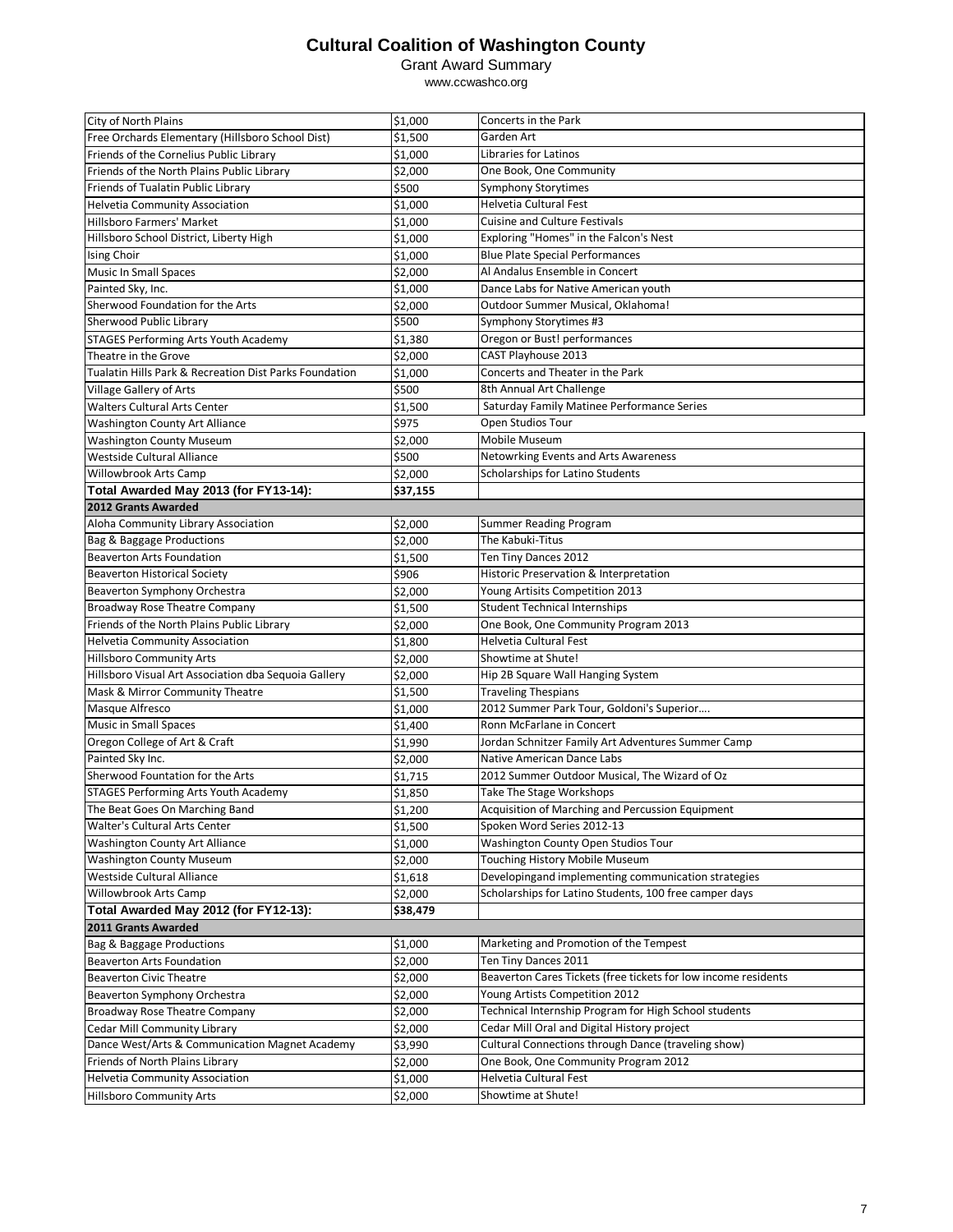#### Grant Award Summary

| Hillsboro School District - Liberty High School      | \$1,750             | Radio Jazz Hour                                                     |
|------------------------------------------------------|---------------------|---------------------------------------------------------------------|
| Hillsboro Visual Art Association, Sequoia Gallery    | \$1,200             | Musicians for First Tuesday events                                  |
| Ka'ana 'Ike A Ka 'Ohana Foundation                   | \$1,000             | Showcase of Hawaiian Language, Art & Culture                        |
| Leedy Grange Hall #339                               | \$500               | Leedy Grange Historical Mural                                       |
| LESTA - Learn English/Spanish Through the Arts       | \$2,000             | Family Bilingual Musical Theatre                                    |
| Masque Alfresco                                      | \$1,000             | Summer Park Tour of Moliere's The Miser                             |
| Painted Sky Inc.                                     | \$2,000             | Dance Labs for Native American youth                                |
| Sherwood Historical Society                          | \$2,000             | Sherwood History Camp                                               |
| Sherwood Public Library                              | \$1,000             | Oregon Symphony Storytimes                                          |
| STAGES Performing Arts Youth Academy                 | \$2,000             | We are Witnesses: the Holocaust through the Eyes of Teenagers       |
| <b>Walters Cultural Arts Center</b>                  | \$2,000             | <b>Creativity in Motion II</b>                                      |
| <b>Washington County Museum</b>                      | \$2,000             | Mobile Museum in the Classroom                                      |
| Westside Cultural Alliance                           | \$1,000             | Artstage blog development                                           |
| Westside Quilters Guild                              | \$1,505             | Engaging in the Quilting Arts                                       |
| Willowbrook Arts Camp                                | \$2,000             | Scholarships for Latino Students                                    |
| Total Awarded 2011-12:                               | \$42,945            |                                                                     |
| 2010 Grants Awarded                                  |                     |                                                                     |
|                                                      | \$2,000             | Support for production of Shakespeare's Twelfth Night               |
| Bag & Baggage Productions                            | \$2,000             | Marketing support for Beaverton Last Tuesday Concert Series         |
| <b>Beaverton Arts Foundation</b>                     |                     |                                                                     |
| <b>Beaverton Chamber Symphony</b>                    | \$2,000             | Young Artist's Competition<br>Student Technical Internship Program  |
| Broadway Rose Theatre Company                        | \$2,000             |                                                                     |
| City Club of Forest Grove                            | \$1,000             | Support for First Wednesday Art & Music                             |
| Hazelbrook Middle School Music Department            | \$2,000             | Increase youth access to music training and performance             |
| <b>Hillsboro Community Arts</b>                      | \$2,000             | Support for Showtime at Shute concert series                        |
| Hillsboro Community Youth Choir                      | \$2,000             | Free Concert for school-age children                                |
| Hillsboro School District - Free Orchards Elementary | \$2,000             | Support for Community School Choir                                  |
| Hillsboro Symphony Orchestra                         | \$2,000             | Increase community development and partnerships                     |
| LESTA - Learn English/Spanish Through the Arts       | \$1,900             | <b>Family Bilingual Musical Theatre</b>                             |
| Masque Alfresco                                      | \$1,000             | 2010 Summer Park Tour of Moliere's School of Husbands               |
| Painted Sky Inc                                      | \$2,000             | Painted Sky Native American & contemporary Dance Labs               |
| Sherwood Foundation for the Arts                     | \$2,000             | Community Musical Production of The Secret Garden                   |
| Sherwood Historical Society                          | \$2,000             | Sherwood History Camp                                               |
| Sherwood Public Library                              | \$1,000             | Oregon Symphony Storytimes                                          |
| South West Music School                              | \$2,000             | SW Music School Expansion Project (beyond Beaverton SD)             |
| Theatre in the Grove                                 | \$1,980             | Free tickets to CAST Playhouse performances (youth theatre)         |
| <b>Tualatin Library Foundation</b>                   | \$2,000             | Tualatin's Living History Project                                   |
| Tualatin Valley Artists, Inc.                        | \$1,912             | Hanging system for Influence Gallery                                |
| Walters Cultural Arts Center                         | \$2,000             | <b>Walters Classical Music Series</b>                               |
| <b>Washington County Museum</b>                      | \$2,000             | Mobile Museum presentations for school children                     |
| Westside Cultural Alliance                           | \$2,000             | Website redesign part 2                                             |
| Westside Quilters Guild                              | \$2,000             | Exhibit of Connections: Quilting 1930's and Today                   |
| Willowbrook                                          | \$2,000             | Art Camp Scholarships for Latino students                           |
| Total Awarded 2010-11:                               | \$46,792            |                                                                     |
| 2009 Grants Awarded                                  |                     |                                                                     |
| Ano's Art                                            | \$2,000             | Financial aid for low-income chidlren to attend art classes         |
| Arts Advisory Committee, City of Tualatin            | \$2,000             | Increase HS participation in Student Visual Chronicle Program       |
| Beaverton Arts & Communications Magnet Acad.         | \$860               | Sunprint program, after-school supl. to photography classes         |
| <b>Beaverton Arts Foundation</b>                     | \$2,000             | support for redesign of the Beaverton Arts Commission website       |
| <b>Beaverton Civic Theatre</b>                       | $\overline{$}1,000$ | Full-color brochures to promote 2010 season                         |
| Beaverton Library Foundation                         | $\frac{1}{52,000}$  | Glimpse of India, 2-day presentation of Indian music and dance      |
| <b>Broadway Rose Theatre Company</b>                 | \$2,000             | Student Technical Internship Program support                        |
| Friends of the Hillsboro Library                     | \$2,000             | Groovin' @ the Library free concert series                          |
| Hillsboro Community Youth Choir                      | \$2,000             | Concert with Intel Singers, Liberty HS, Cornell Estates Retir. Cntr |
| Hillsboro Visual Art Association                     | \$1,000             | Musicians to perform at First Tuesday events, Sequoia Gallery       |
| Masque Alfresco                                      | \$1,000             | Free outdoor commedia dell' arte plays                              |
| Oregon Chorale                                       | \$2,000             | commission custom work to celebrate the Chorale's 25th anniv.       |
| Painted Sky Inc                                      | \$2,000             | support Native American performing arts youth dance company         |
| Rise Above Arts Program                              | \$1,000             | Support for art program in Safe Place for Youth teen shelter        |
| Sherwood Foundation for the Arts                     | \$2,000             | support community production - The Music Man, Stella Olsen Park     |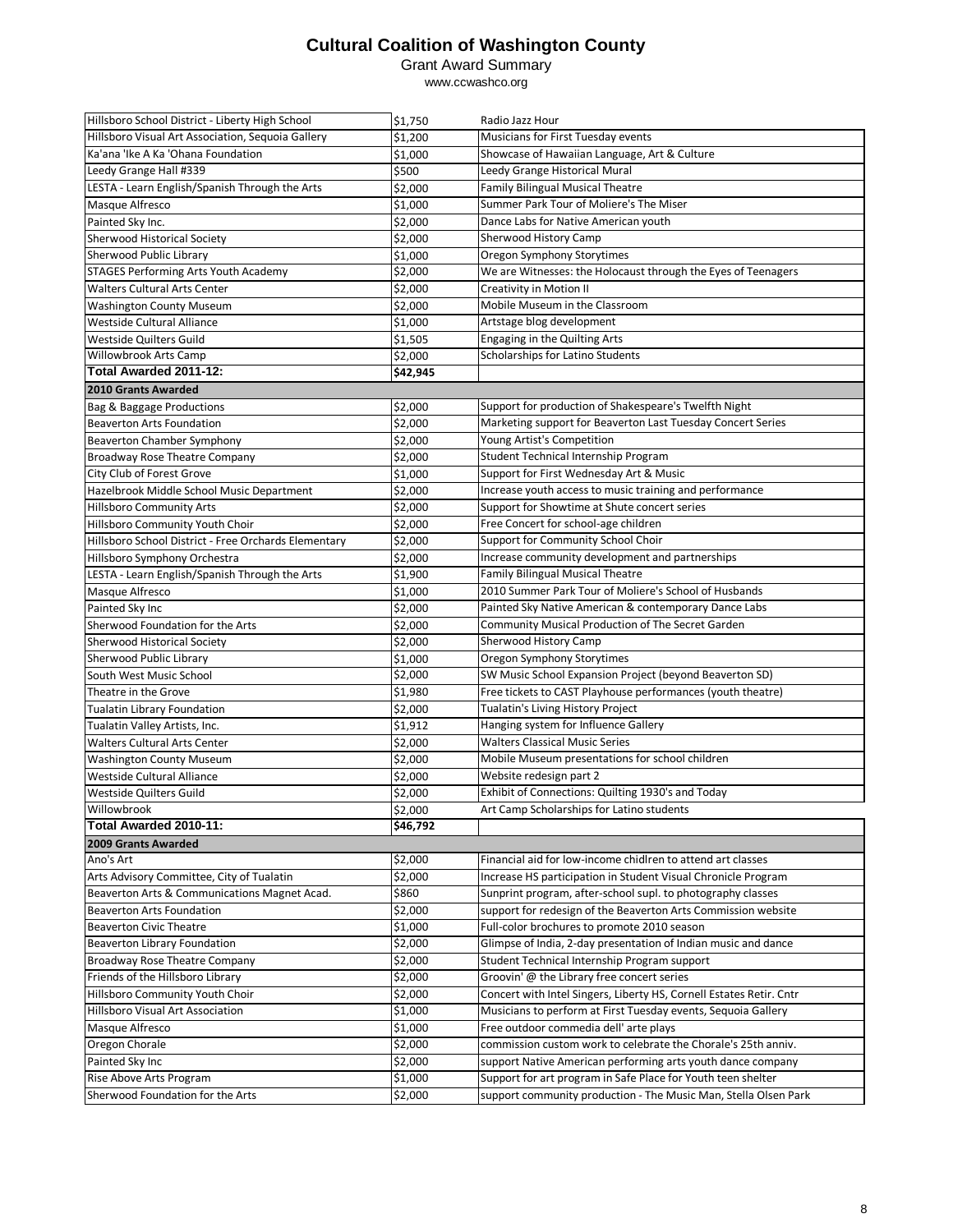Grant Award Summary

| <b>Tigard Public Library</b>                                          | \$1,000             | Oregon Symphony Storytime, music, literature for pre-schoolers          |
|-----------------------------------------------------------------------|---------------------|-------------------------------------------------------------------------|
| Walters Cultural Arts Center                                          | \$2,000             | support for 2009 National Arts & Humanities Month events                |
| Washington County Historical Society                                  | \$2,000             | Mobile Museum presentation Hispanic culture in Washington Co            |
| Westside Cultural Alliance                                            | \$2,000             | support for maintenance of www.artstage.info website                    |
| Willowbrook Center                                                    | \$2,000             | Tuition for Latino children to attend summer art camps                  |
| Washington County Historical Society                                  | \$5,000             | Develop marketing materials, promote cultural heritage & tourism        |
| Total Awarded 2009-10:                                                | \$38,860            |                                                                         |
| 2008 Grants Awarded                                                   |                     |                                                                         |
| Bag and Baggage Productions (theater)                                 | \$1,000             | Promotional materials to reach new areas of the County                  |
| <b>Beaverton Arts Foundation</b>                                      | \$2,000             | Support for consultant to plan/implement Cultural Arts Summit, 10/08    |
| <b>Broadway Rose Theatre Company</b>                                  | \$2,000             | Student Technical Internship Program - stipends for 4-5 youth interns   |
| Cedar Mill Community Library                                          | \$2,000             | Create 15 book club kits to be used by adult reading groups             |
| Century High School (Hillsboro Schools Foundation)                    | \$2,000             | Student mural project recognizing 75th anniversary of the WPA           |
| City Club of Forest Grove (1st Wednesday Art Walk)                    | \$1,000             | Provide live music for outdoor First Wednesday events                   |
| Focus on Book Arts                                                    | \$1,000             | Promotional materials for Focus On Book Arts 2009 Conference            |
| Friends of Historic Forest Grove                                      | \$1,000             | Promotional materials for Historic Homes Tour                           |
| Genealogical Society of Washington County, OR                         | \$1,000             | Preservation of documents realted to Pioneer Certification Program      |
| Glenn & Viola Walters Cutural Arts Center                             | \$2,000             | Support for First Tuesday Arts & Culture Celebrations                   |
| <b>Hillsboro Community Arts</b>                                       | \$2,000             | Supplies for Rise Above art program for homeless youth                  |
| Hillsboro Community Youth Choir                                       | \$2,000             | Advertising & promotion of youth choir concerts, auditions, etc.        |
| Hillsboro Downtown Business Association ArtWalk                       | \$1,000             | Promotional materials for First Tuesday ArtWalk events                  |
| Housing Development Corp of Northwest Oregon                          | \$2,000             | Art classes for youth in HDC residences, (OCAC offered to partner)      |
| Masque Alfresco                                                       | \$1,000             | Two free, outdoor commedia dell'arte plays (Moliere & Goldoni)          |
| Oregon Chorale                                                        | \$2,000             | support for December Concert, covering orchestra costs                  |
| <b>RASIKA</b>                                                         | \$2,000             | Marketing materials for free Indian performing arts & cultural events   |
| Sherwood Historical Society                                           | \$2,000             | Support for History Summer Camp for Kids                                |
| <b>Tualatin Historical Society</b>                                    | \$2,000             | Youth researched & designed coloring book depicting early Tualatin life |
| Washington County Historical Society                                  | \$2,000             | 10 Mobile Museum presentations to estimated 400 school children         |
| Westside Cultural Alliance                                            | \$2,000             | Grow & maintain Artists & Performers Registry Website                   |
| Total Awarded 2008-09:                                                | \$35,000            |                                                                         |
|                                                                       |                     |                                                                         |
|                                                                       |                     |                                                                         |
| 2007 Grants Awarded                                                   |                     |                                                                         |
| <b>Beaverton Arts Foundation</b>                                      | \$2,000             | Summer series (performer fees, canopy rentals, printing, promo)         |
| Cedar Mill Community Library                                          | \$2,000             | Winter Reading & Arts Festival to highlight cultural diversity          |
| Masque Alfresco                                                       | \$1,000             | Modern adaptations of Moliere's "Misanthrope" outdoor performances      |
| Oregon Chorale                                                        | \$2,000             | Orchestra costs to accompany Chorale's winter concerts                  |
| Sherwood Historical Society<br><b>Tualatin Hills Park Foundation</b>  | \$2,000             | Support for History Summer Camp for kids                                |
|                                                                       | \$2,000             | Architectural model of JQA Young house, raise preservation awareness    |
| <b>Tualatin Historical Society</b>                                    | \$2,000             | Document 5 businesses, "Then and Now" displays, & bound books           |
| <b>Tualatin Valley Community Band</b>                                 | \$2,000             | Percussion instruments to allow performances outside of HS locations    |
| Valley Art Association                                                | \$2,000<br>\$2,000  | Grow the "Arts and Flowers" event, insurance, publicity                 |
| Walters Cultural Arts Center (Hillsboro)                              |                     | Support "Spoken Word" lecture series, performer fees, publicity         |
| <b>Washington County Historical Society</b><br>Total Awarded 2007-08: | \$2,000<br>\$21,000 | Mountain Man, Trappers & Traders hands-on presentations, materials      |
|                                                                       |                     |                                                                         |
| 2006 Grants Awarded<br>Cedar Mill Community Library                   |                     | Graphic novels and program with guest speaker                           |
| Hillsboro Public Library                                              | \$1,000<br>\$1,000  | Two film series                                                         |
| Hillsboro School District - McKinney Elementary                       | \$1,000             | Native American artists in residence, potlatch                          |
| Masque Alfresco                                                       | \$1,000             | Moliere play outdoor free performances                                  |
| <b>Beaverton Arts Foundation</b>                                      | \$2,000             | Lease canopy for outdoor events                                         |
| Broadway Rose Theater Company                                         | \$2,000             | Stipends for youth internship program                                   |
| Hillsboro Artists' Regional Theatre                                   | \$2,000             | Fund Open House for new theater grand opening                           |
| Northwest Dance Theater                                               | \$2,000             | Marketing, artistic fees for two major productions                      |
| Oregon Chorale                                                        | \$2,000             | Support December concert series                                         |
| South West Music School                                               | \$2,000             | marketing and communications, sponsorships                              |
| Washington County Historical Society                                  | \$2,000             | Traveling exhibits RE Kalapuya                                          |
| Friends of Historic Forest Grove                                      | \$1,400             | Tour Historic Forest Grove brochure                                     |
| <b>Hillsboro Community Arts</b>                                       | \$1,400             | Marketing, artistic fees for summer concert series                      |
| Tualatin Valley Community Band                                        | \$1,400             | Support three free band concerts                                        |